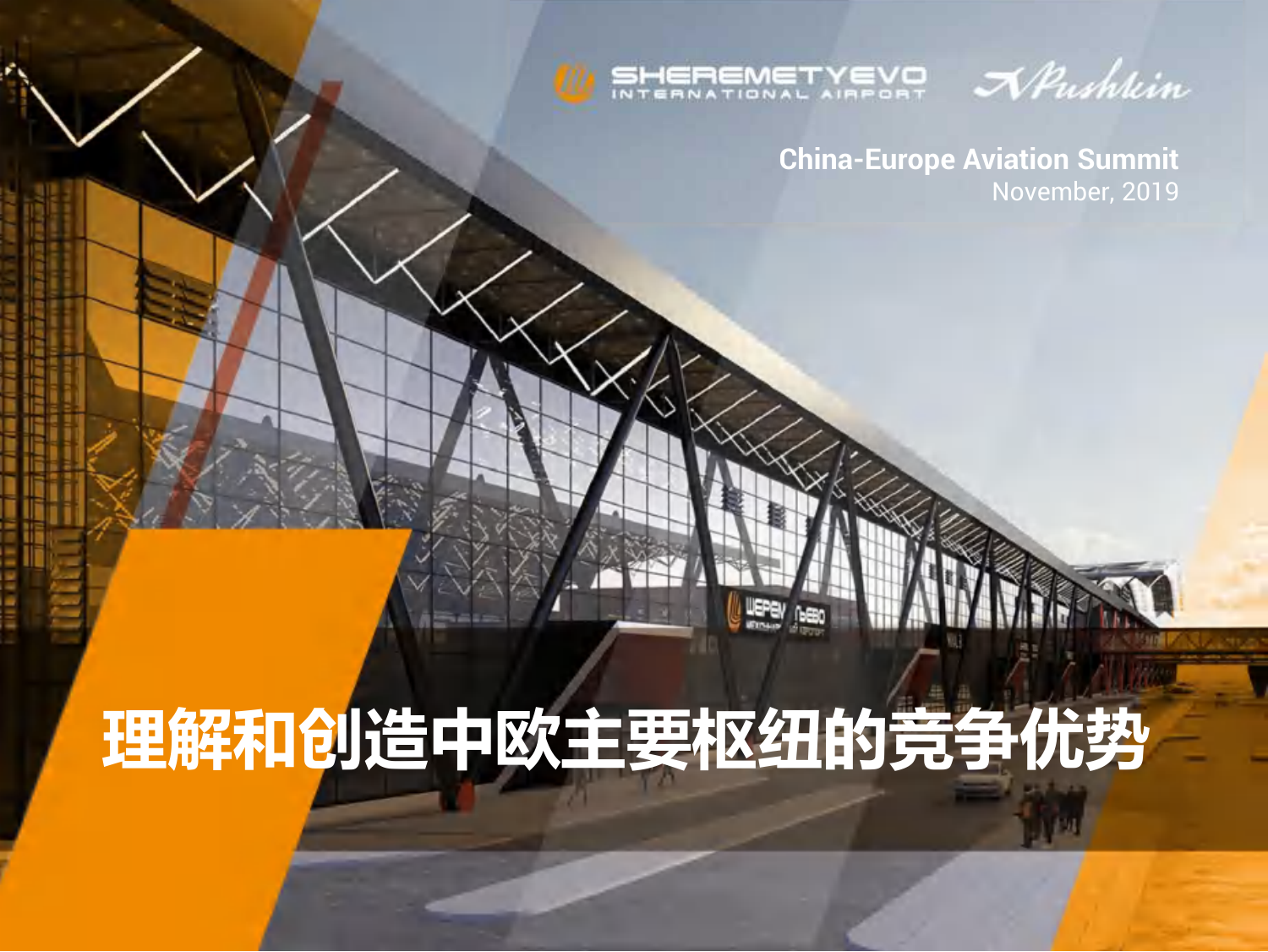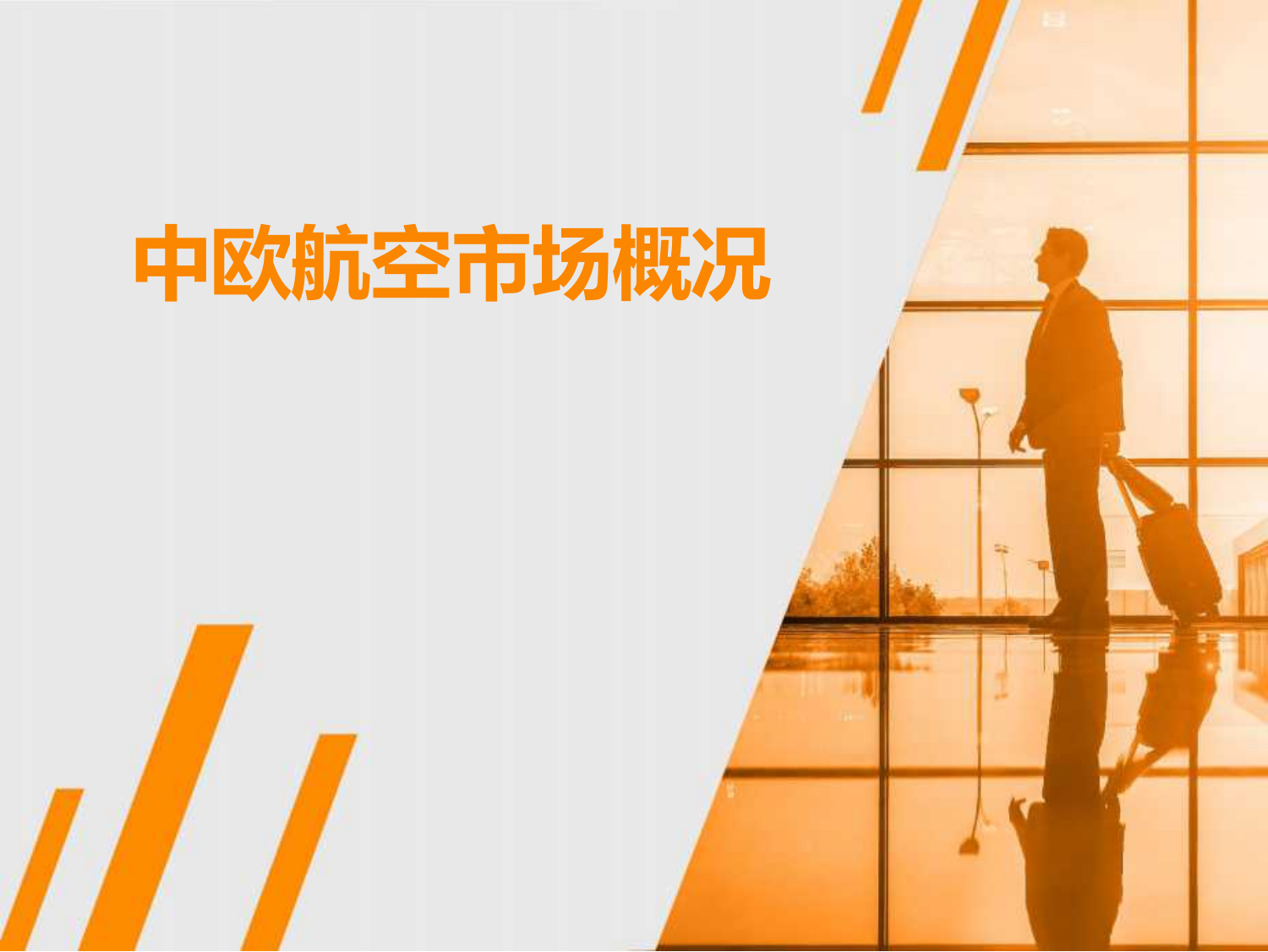**中欧航空市场概况 2010-2018**











2010

CAGR **+6%** CAGR **+10%**

 $-121$ 

2018

*Source: SABRE MIDT*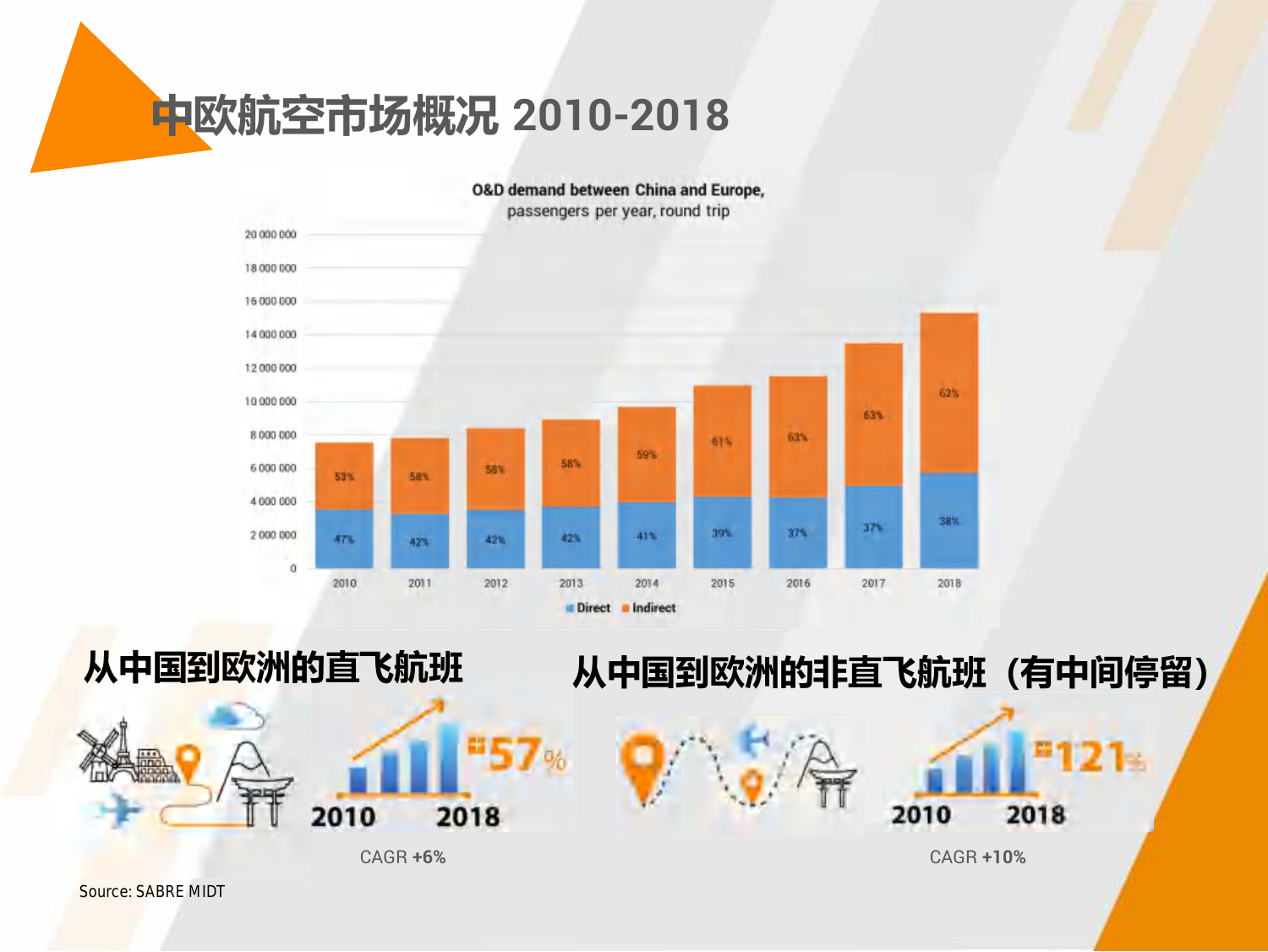**TOP-3: 北京 上海 广州 vs 二线城市**



**2010到2018年 从二线城市到欧洲的新航线开通:** 南京-米兰 成都-莫斯科 成都-布拉格 重庆-伦敦 长沙-法兰克福 成都-巴黎 西安-巴黎 武汉-伦敦 等等

其他中国城市的数量增长(2010-2018)  $+372$ % 平均每年增长指数 +21% **+59**% TOP3城市的数量增长 (2010-2018) 平均每年增长指数 **+6%**

#### 直达**/**非直达航班在二线城市交通结 构中的比例(**2010-2018**)



*Source: SABRE MIDT*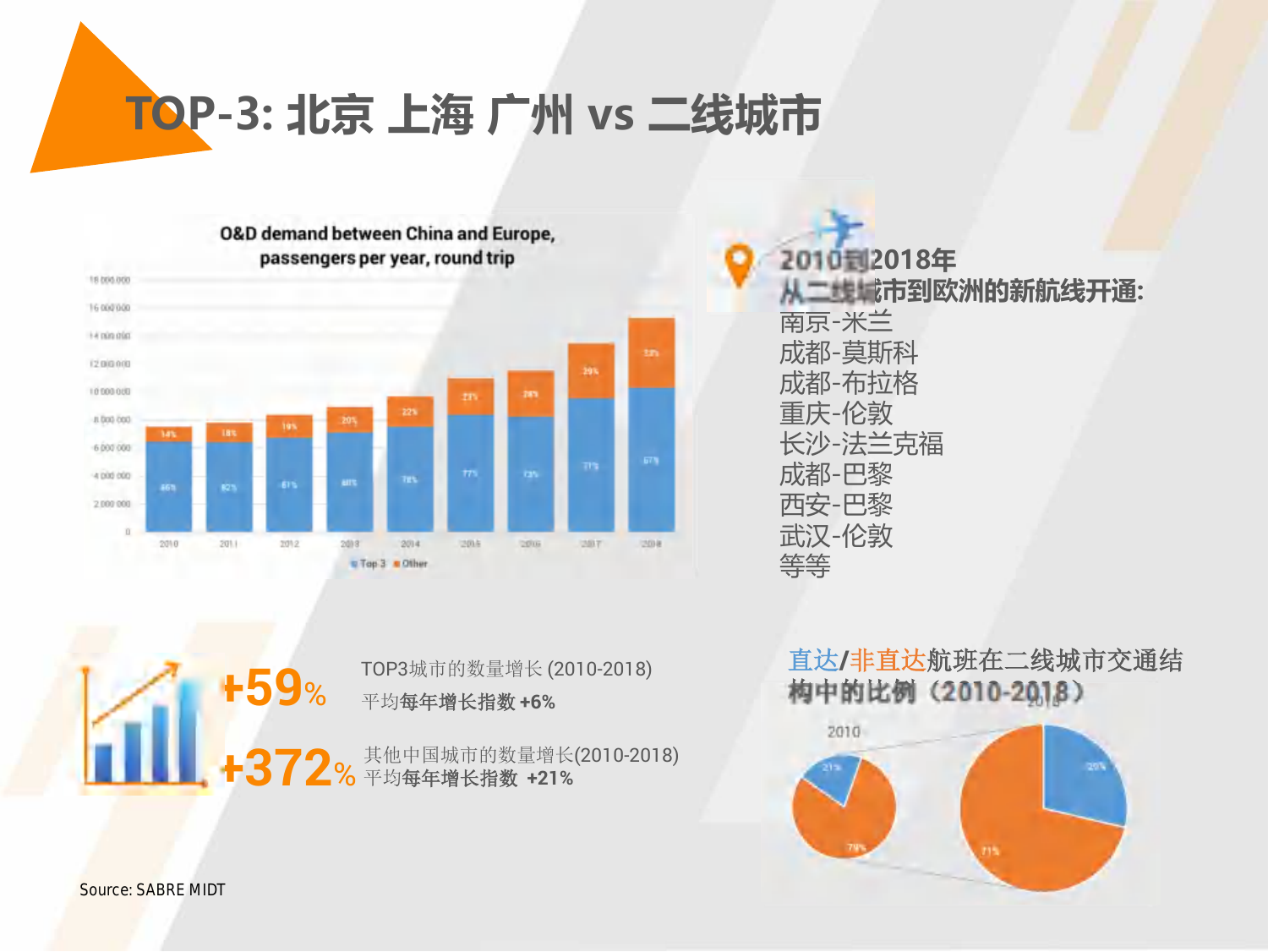**TOP 10 从中国到欧洲的最受欢迎的目的地 2010年 vs 2018年**



| Frankfurt  | 1 061 813 |
|------------|-----------|
| Paris      | 706 604   |
| London     | 615054    |
| Moscow     | 427810    |
| Munich     | 374 630   |
| Amsterdam  | 251 446   |
| Madrid     | 238 575   |
| Milan      | 215347    |
| Rome       | 184098    |
| Copenhagen | 131858    |
|            |           |

|  | London    | 1628944   |
|--|-----------|-----------|
|  | Moscow    | 1 187 851 |
|  | Paris     | 1 131 497 |
|  | Frankfurt | 827370    |
|  | Milan     | 606 680   |
|  | Madrid    | 548 352   |
|  | Rome      | 534 070   |
|  | Barcelona | 415183    |
|  | Munich    | 407353    |
|  | Amsterdam | 388 452   |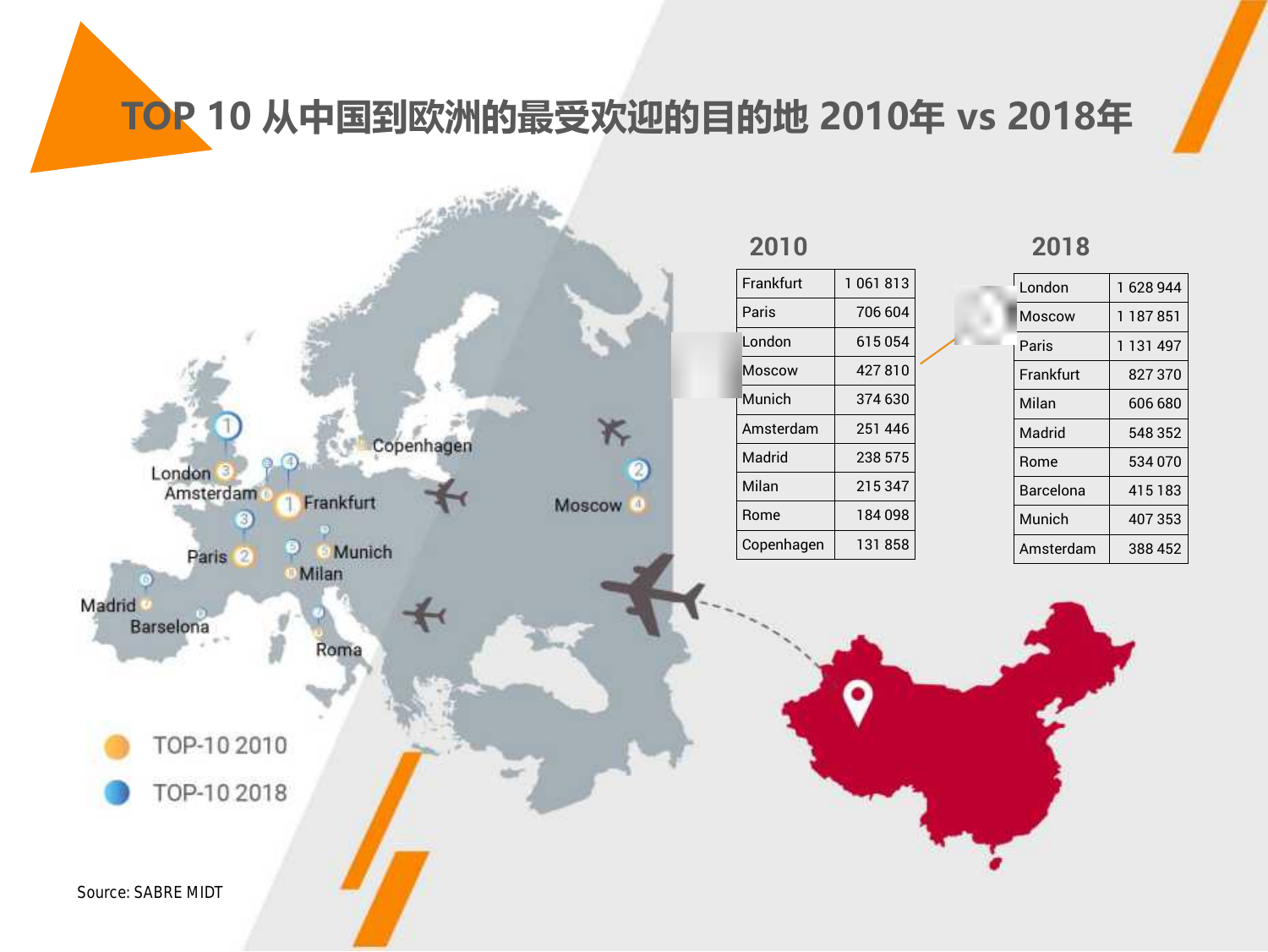### **谢列梅捷沃国际机场在中欧航空市场的定位**

#### 中国和欧洲城市之间非直达航班的枢纽经停数据

|            | 2010  | 2011  | 2012  | 2013  | 2014  | 2015  | 2016  | 2017    | 2018        | 2018/<br>2010 |
|------------|-------|-------|-------|-------|-------|-------|-------|---------|-------------|---------------|
| <b>PEK</b> | 529.3 | 592.0 | 587.4 | 603.6 | 637.7 | 789.9 | 978.3 | 1 108,5 | 1 3 3 7 , 8 | 248%          |
| <b>SVO</b> | 270.7 | 375.7 | 356.9 | 428.4 | 502,0 | 577.0 | 576.7 | 784.5   | 951.3       | 362%          |
| <b>FRA</b> | 573.5 | 633.8 | 560.5 | 557.2 | 593.4 | 621.0 | 654.9 | 748.7   | 766.4       | 208%          |
| <b>AMS</b> | 390.2 | 455,8 | 442.6 | 419.6 | 441.8 | 469.6 | 512.3 | 570.2   | 633.4       | 124%          |
| <b>CDG</b> | 300.2 | 317.4 | 335.9 | 376.8 | 438.6 | 517.7 | 522,5 | 593.1   | 576.2       | 149%          |
| <b>DXB</b> | 316.4 | 277.7 | 304.8 | 345.3 | 336.5 | 511.8 | 455.9 | 512.8   | 541.6       | 150%          |
| <b>PVG</b> | 134.2 | 192.8 | 270.8 | 277.8 | 301.2 | 335.8 | 395.5 | 478.6   | 512.7       | 204%          |
| <b>HKG</b> | 161.4 | 168.4 | 171.8 | 228.6 | 222.8 | 285.7 | 328.4 | 393.3   | 416.6       | 366%          |
| <b>HEL</b> | 200.6 | 180.5 | 177.3 | 195.3 | 228.1 | 212.4 | 246.5 | 316.6   | 414.1       | 347%          |
| <b>IST</b> | 98.9  | 202,4 | 246.9 | 282,8 | 297,3 | 291.7 | 361,2 | 335,2   | 325,3       | 130%          |

往返, '000 passengers

SVO 是中国前三大城市通往欧洲的首选之地(北京,上海, 广州)

北京机场在连接中国二线城市到欧洲的功劳中总体排名第一

#### **SVO**目标 :

1)维持如今在中国三大机场中的地位,以及保持香港与欧洲 之间的运输

2)为中国二线城市和欧洲的乘客提供中转和中转服务

#### **顶级国际枢纽**



在2010年SVO在全球高级枢纽中排名第七, 如今已排名第二(位列北京之下)



#### **2018** 前**10**个经过**SVO**的 最热门航线

- 伊斯坦布尔
- 贝尔格莱德 • 斯德哥尔摩
	- 米兰 • 巴黎
	- 伦敦 • 布拉格
- 雅典 • 巴塞罗那
	- 罗马

1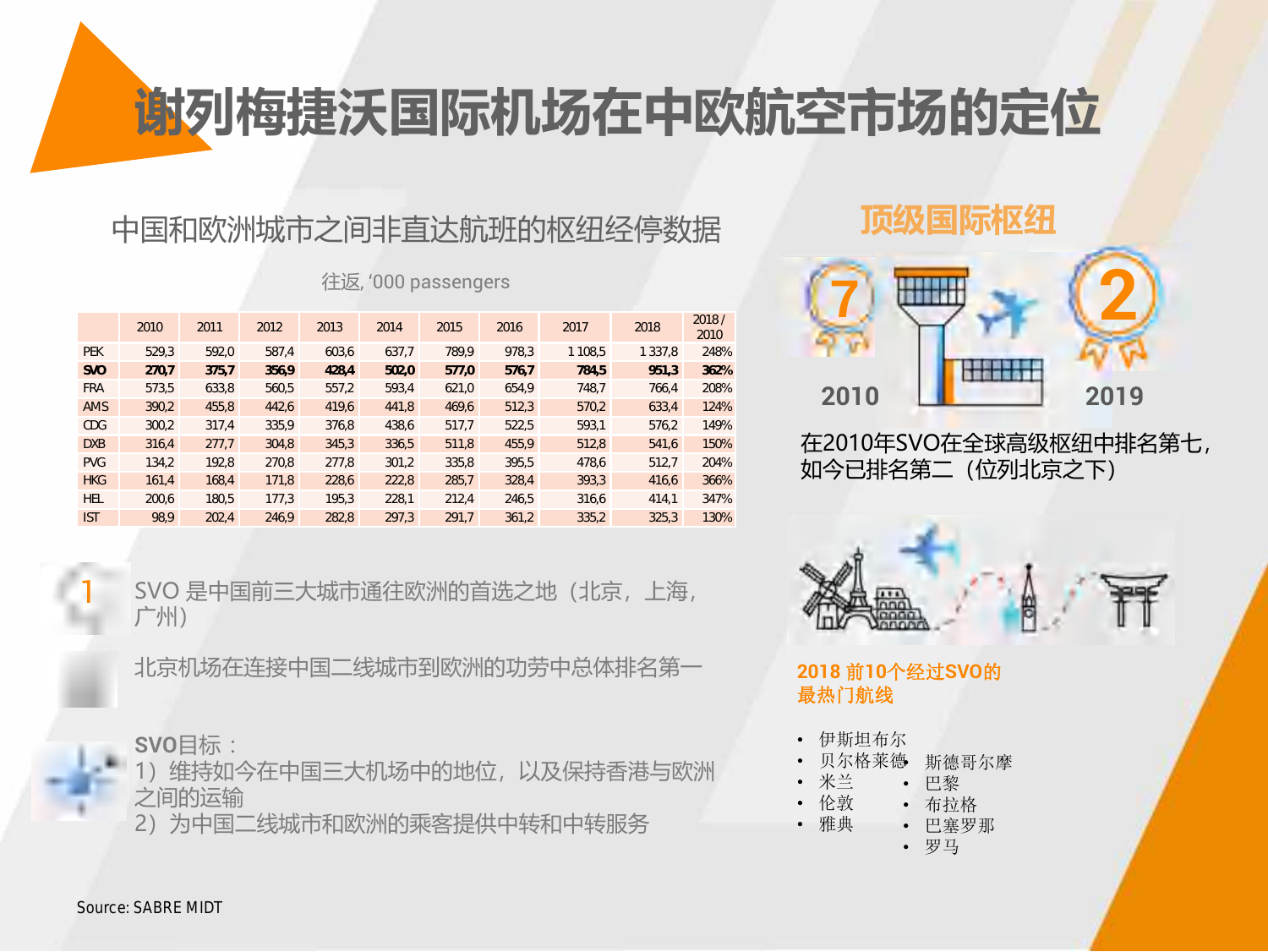# **枢纽成功的关键因素**

HIR CHINA.

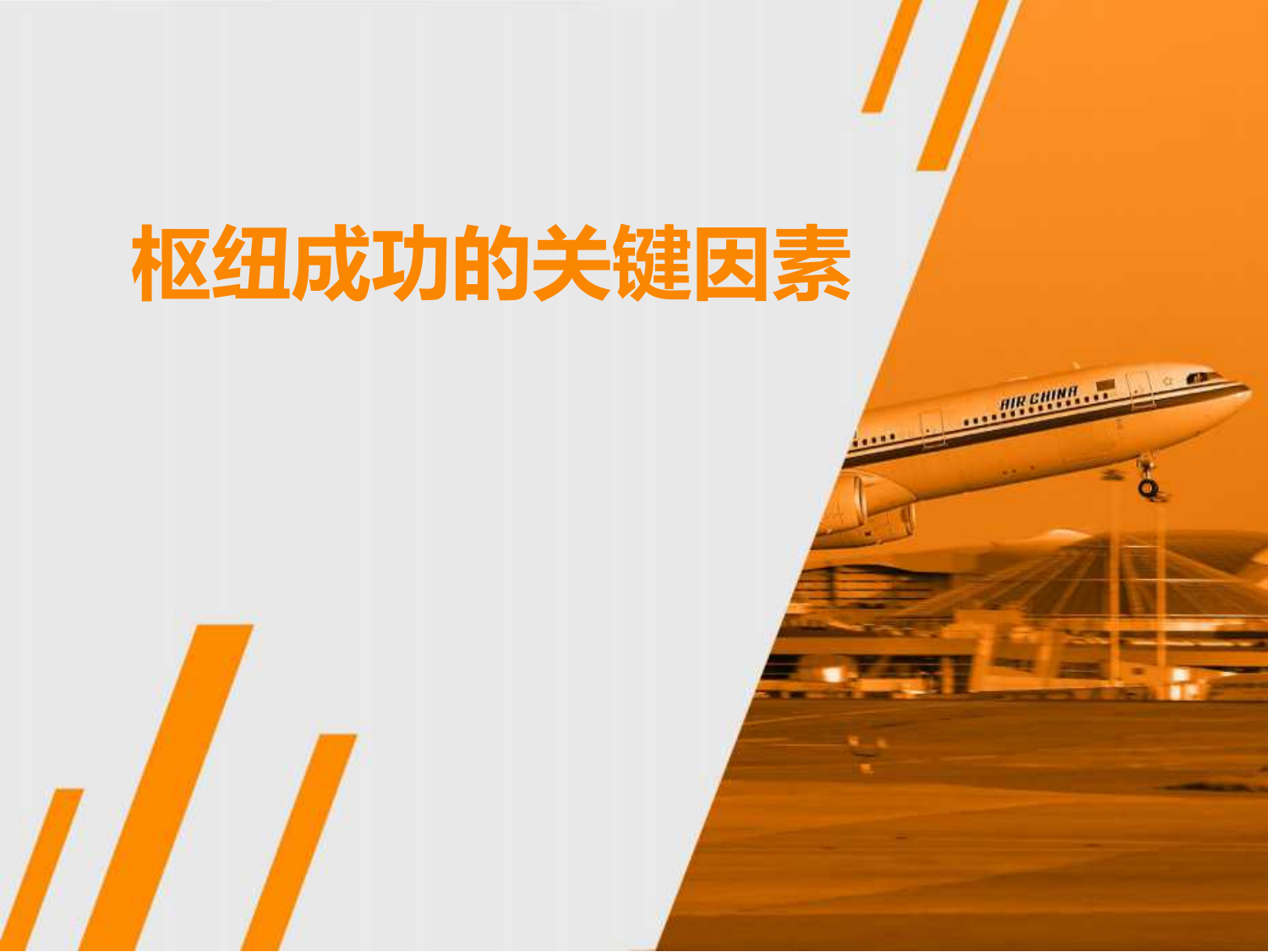

### 与其他亚欧中转中心相比, SVO拥有飞行时间优势



| <b>Bangkok</b>                                                                                          | <b>Helsinki</b><br><b>Istanbul</b> | <b>Dubai</b><br>$\Delta \Delta \Delta$<br>Abu Dhabi | Doha                                           |                                   |                  |  |
|---------------------------------------------------------------------------------------------------------|------------------------------------|-----------------------------------------------------|------------------------------------------------|-----------------------------------|------------------|--|
| Delhi                                                                                                   | Istanbul <sub>T</sub>              | Dubai<br>Abu Dhabi                                  | Doha                                           | $\Box$ Helsinki                   |                  |  |
| <b>Hong Kong</b>                                                                                        | <b>Helsinki</b><br>∩               | <b>Istanbul</b>                                     | Doha<br>$\overline{O}$ $\overline{O}$<br>Dubai | <b>OAbu Dhabi</b>                 |                  |  |
| Seoul                                                                                                   | <b>Helsinki</b>                    |                                                     | Istanbul                                       | <b>Dubai</b><br>Doha              | Abu Dhabi        |  |
| <b>Tokyo</b>                                                                                            | <b>Helsinki</b>                    |                                                     | <b>Istanbul</b>                                | Dubai<br>Doha                     | Abu Dhabi        |  |
| Shanghai                                                                                                | <b>Helsinki</b>                    |                                                     | Istanbul                                       | Doha<br><b>Dubai</b><br>Abu Dhabi |                  |  |
| <b>Beijing</b>                                                                                          | <b>Helsinki</b>                    |                                                     | Istanbul                                       | Doha<br><b>Dubai</b>              | <b>Abu Dhabi</b> |  |
| <b>Flight time</b><br>10%<br>40%<br>50%<br>$-10%$<br>20%<br>30%<br>via Moscow<br>deviation<br>deviation |                                    |                                                     |                                                |                                   |                  |  |

Deviation from flight time via Moscow, %

*Note: Based on analysis of the flight time to Paris Source: Boston Consulting Group analysis*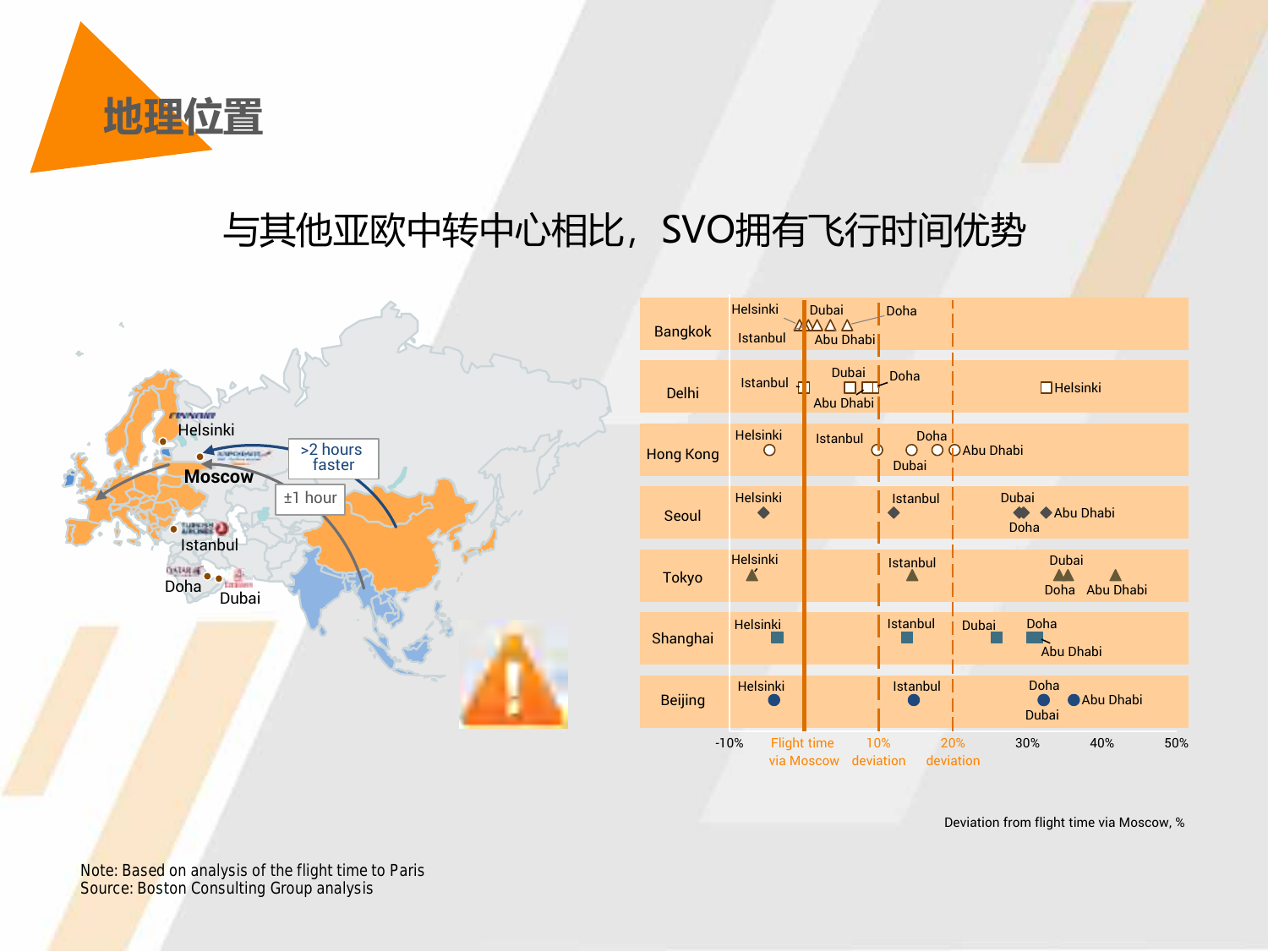

#### 世界枢纽中转功能的主要是依靠基地航司



% of connecting passengers

**只有拥有强大的** 县地航司 **业务才能稳定发 展**

*Source: OAG, Boston Consulting Group analysis*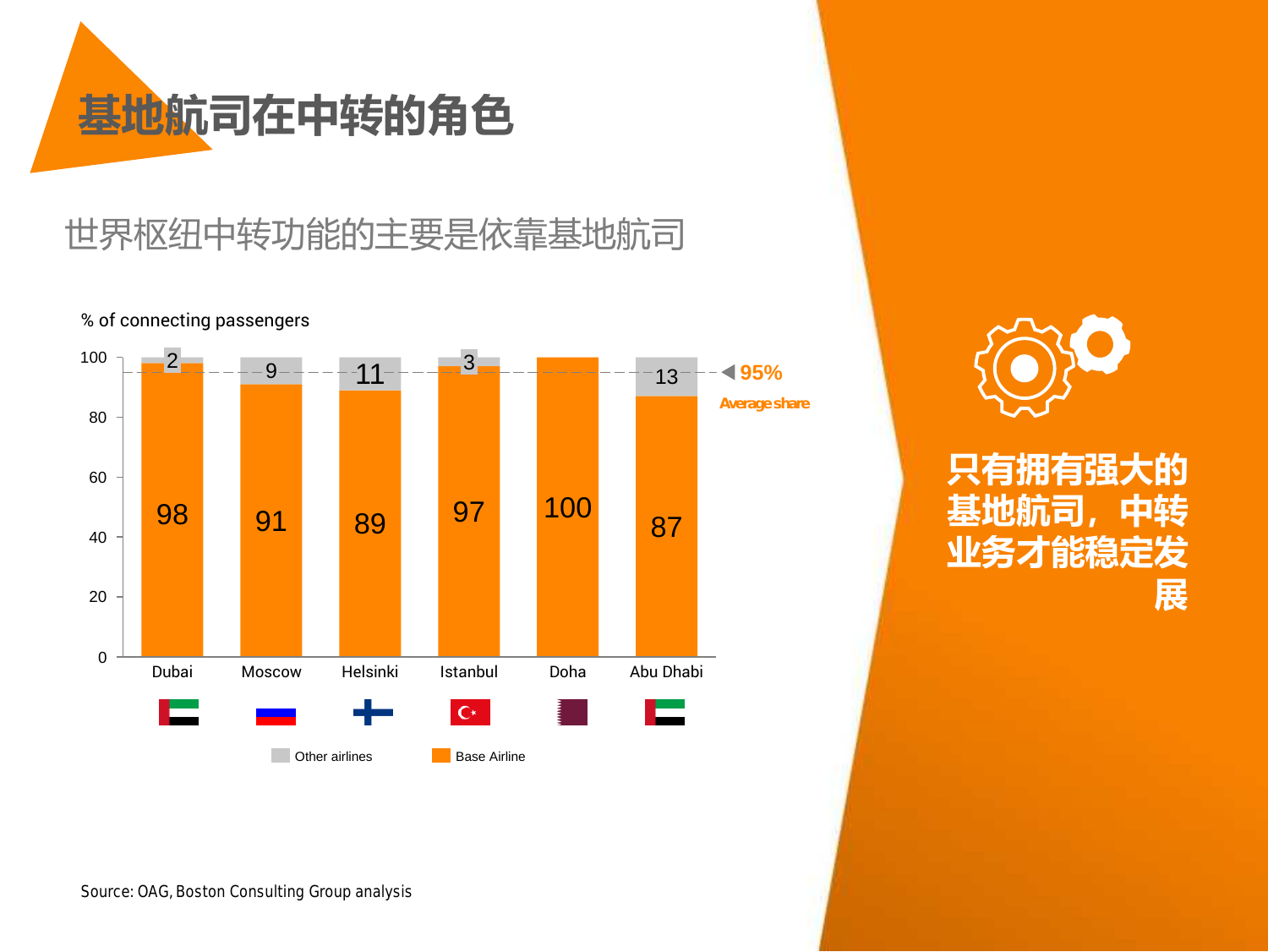

三百秒

 $-10$ 

24C-06C 2

### **基地航空公司——俄罗斯航空公司**

Number of Direct Routes SU from SVO



**Carrier number 1 in Russia** 



#### **SU** 在**SVO** 的中转量 **(mio pax)**

|                                           | 2010  | 2018  | 2018/<br>2010 | <b>CAGR</b> |
|-------------------------------------------|-------|-------|---------------|-------------|
| <b>Total</b>                              | 2,255 | 8,815 | 370%          | $+18%$      |
| Domestic -<br><b>Domestic</b>             | 0,419 | 2,148 | 472%          | $+21%$      |
| Domestic $-$<br>International             | 0,877 | 3,192 | 376%          | $+18%$      |
| International $-$<br><b>International</b> | 0,959 | 3,475 | 320%          | $+16%$      |

**Aircraft park structure**

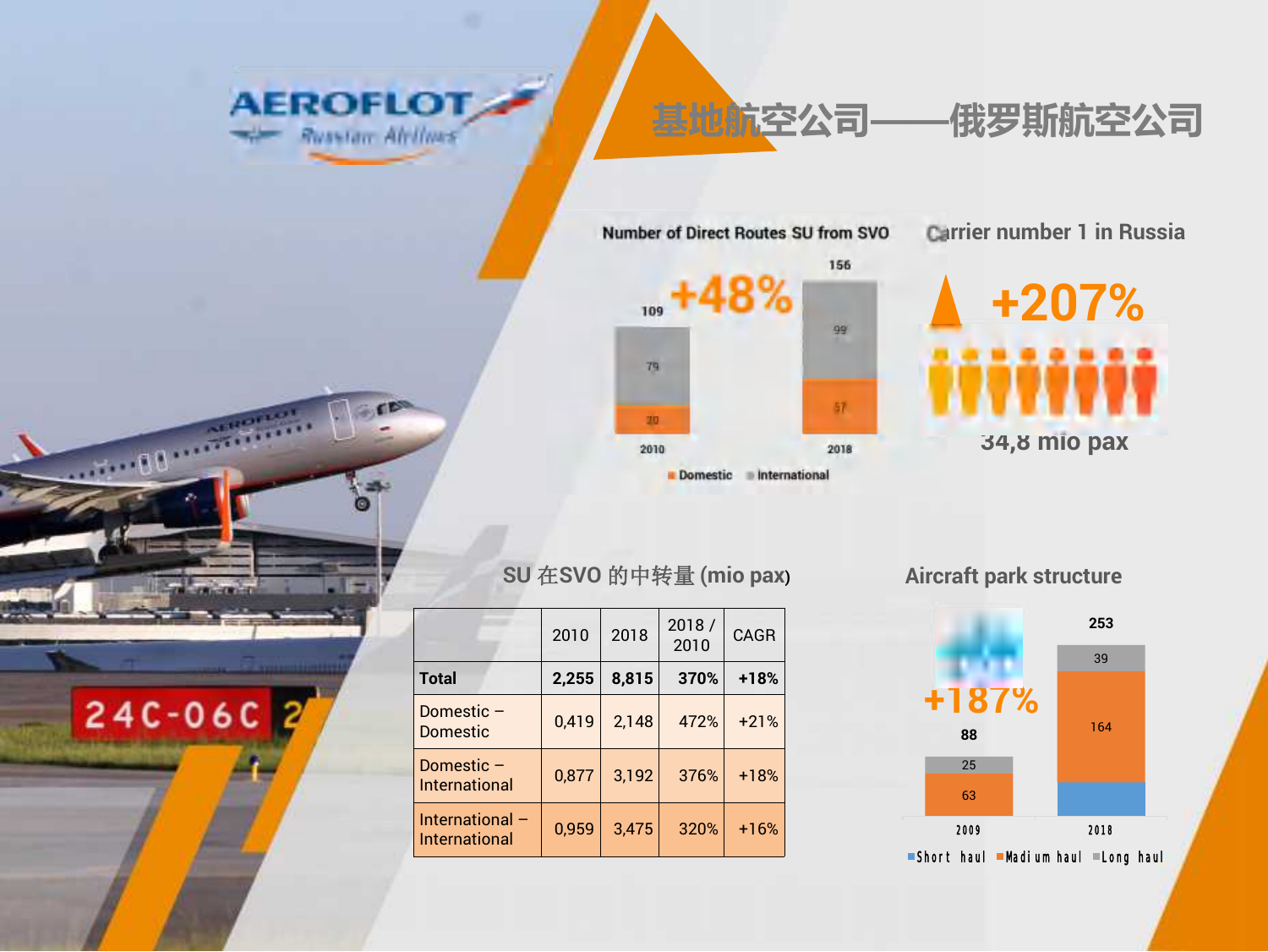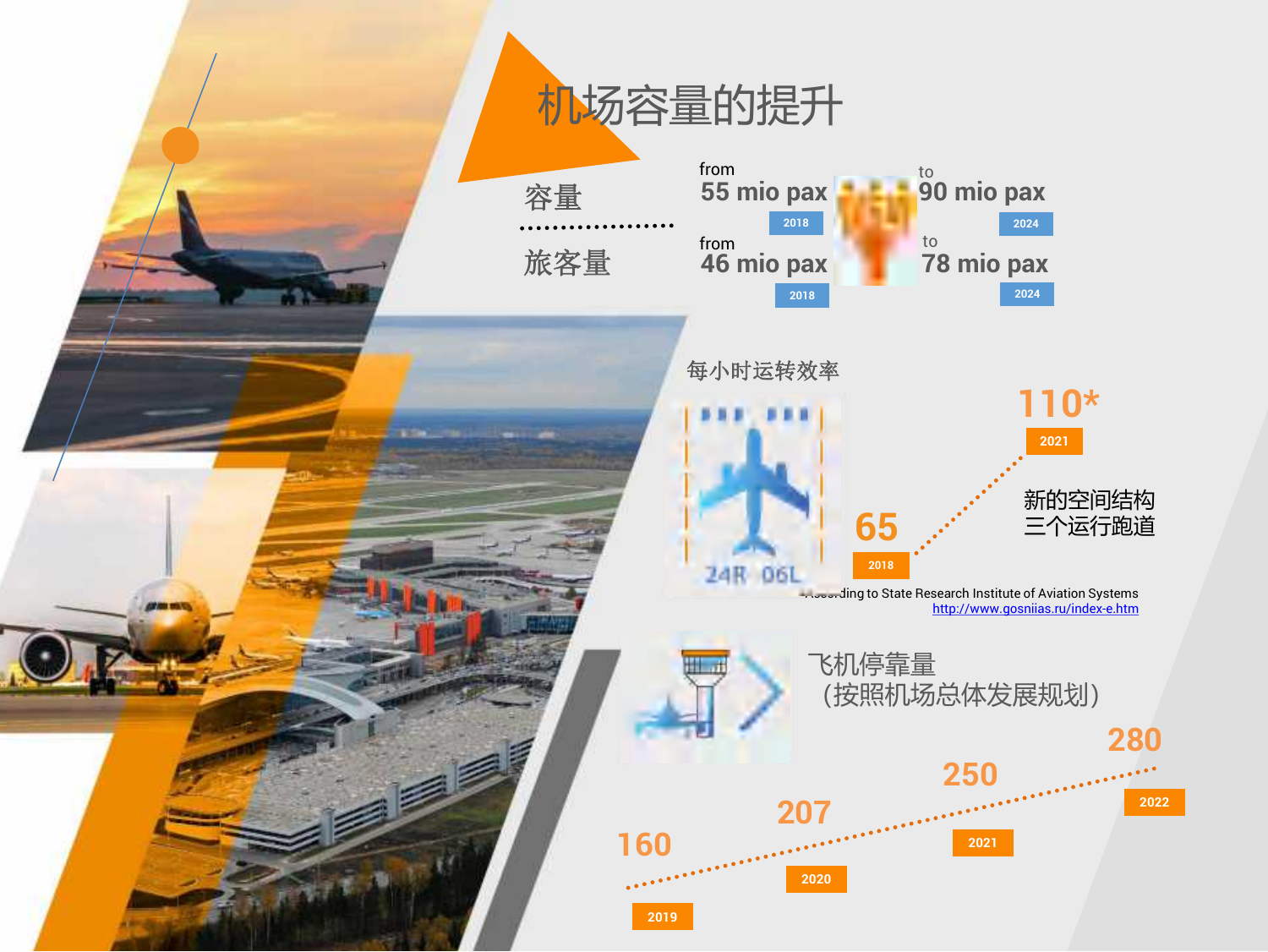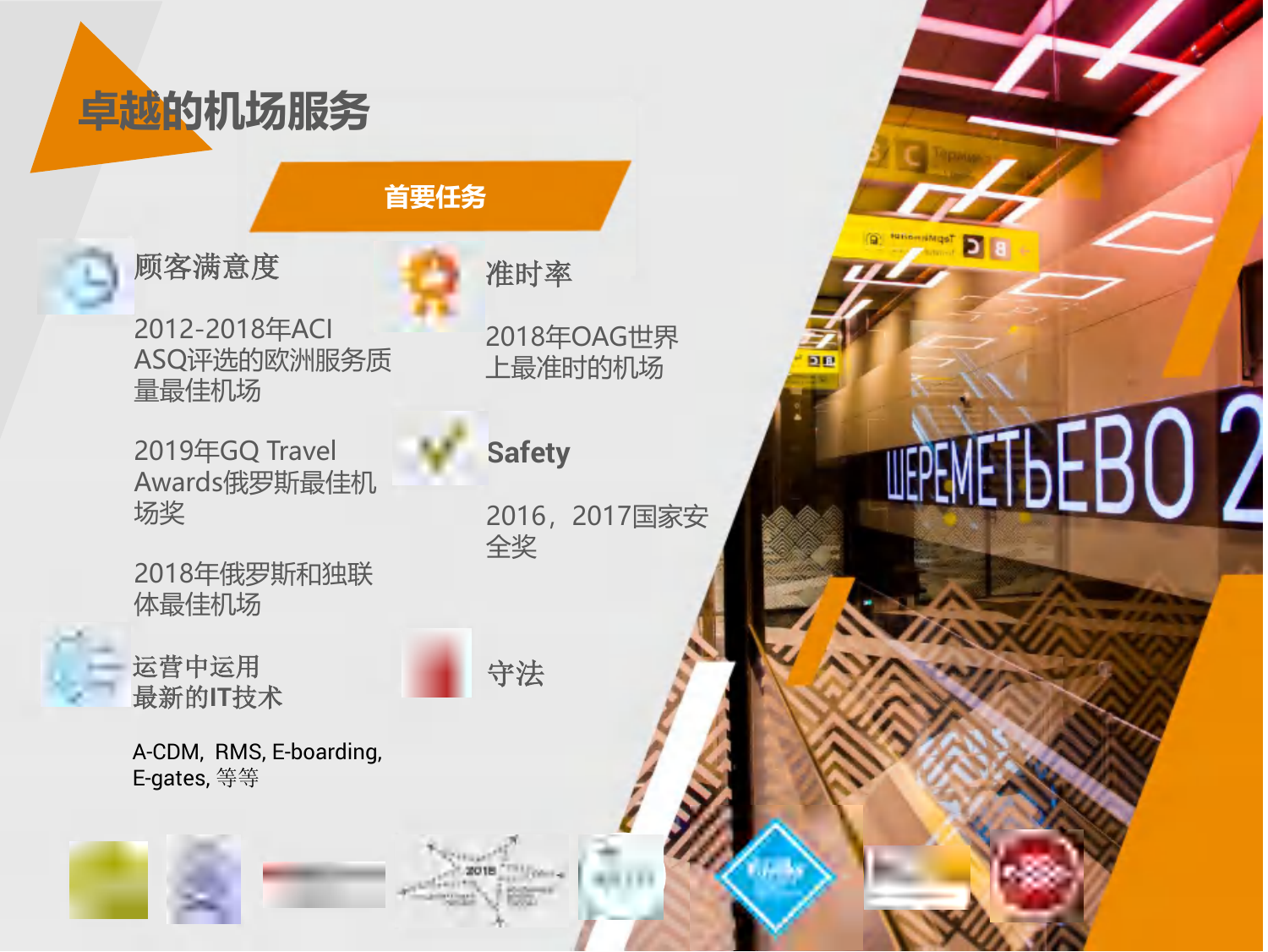

**SVO** 新伙伴 **2010-2019**

Belavia & brussels airlines McVietnam Airlines

**SALL SOUNDER** 

**ROSSIVA** *A* **ReyalFlight** 

**In 2010 – 160** 条航线 **In 2018 – 240** 条航线

ordwina

Airlines

**BOW** 

azurair

第二基地航空公司 北风航空 A Mordwind pegas The

✓ 谢列梅捷沃国际机场中有来自75个城市,17个国家的旅客 ✓ 拥有从俄罗斯到克里米亚最广的航线网络

← 30个飞机,超过8500个座位

航空公司的机票都能在全球分销系统(GDS)上预定销售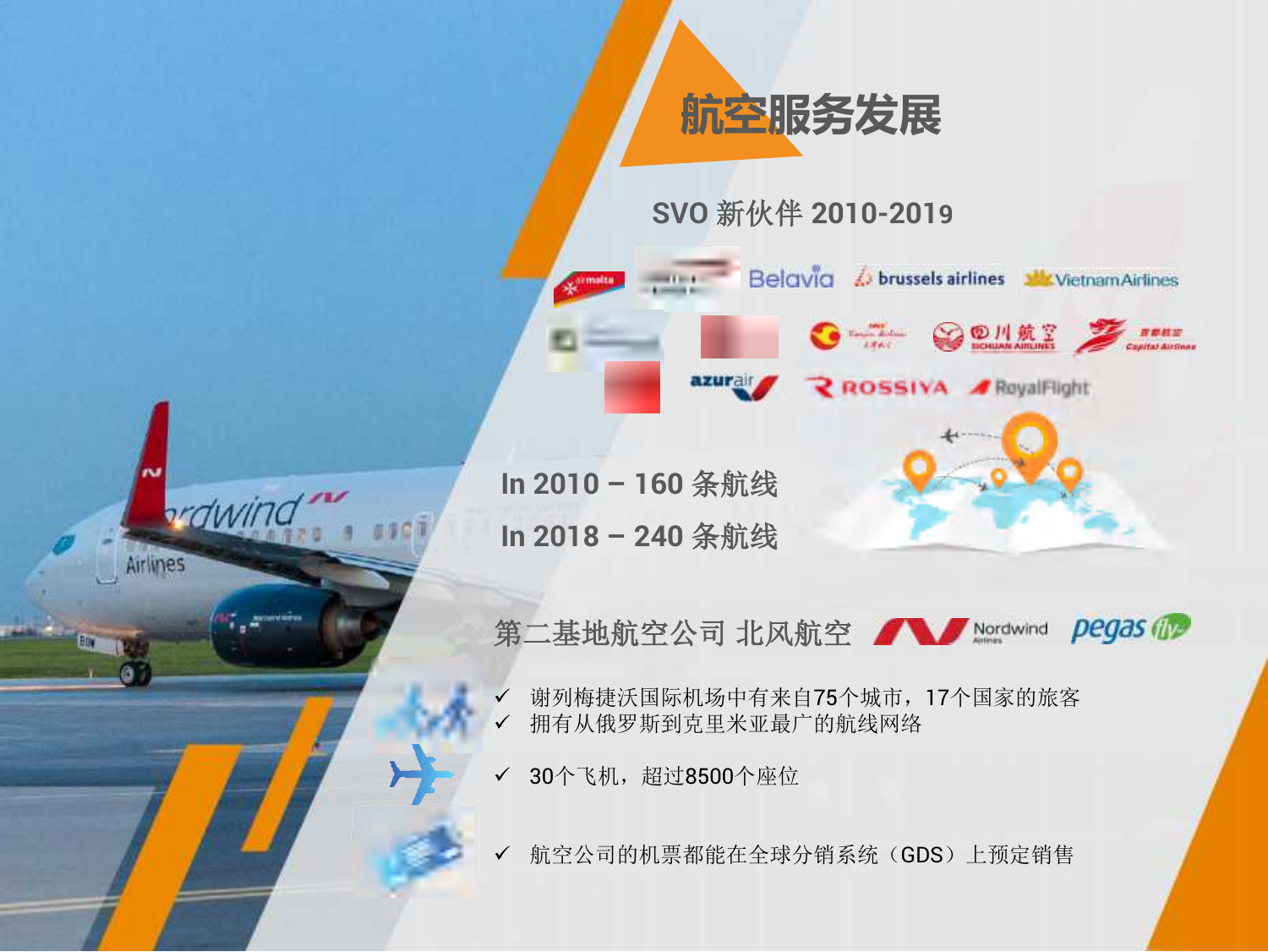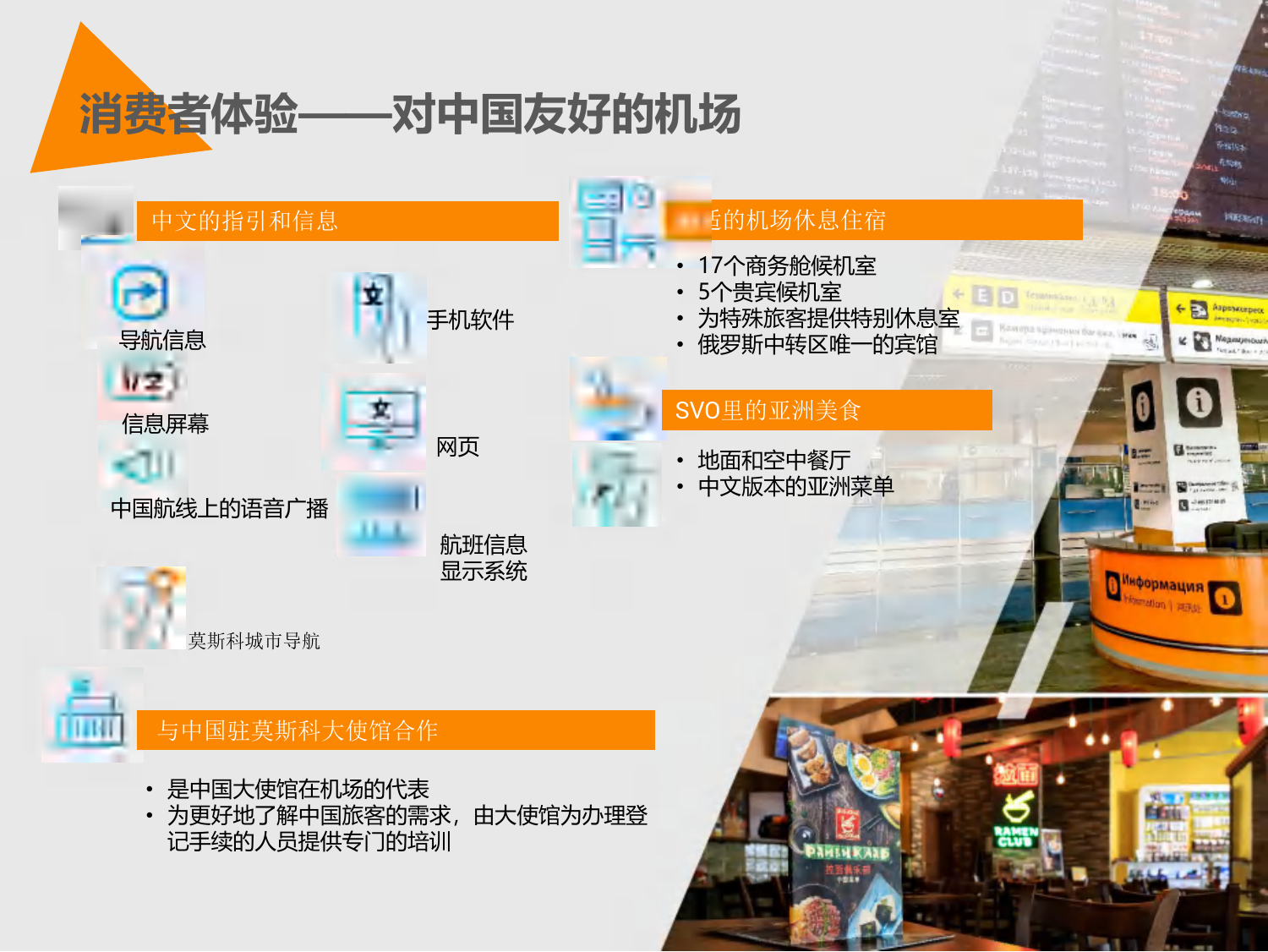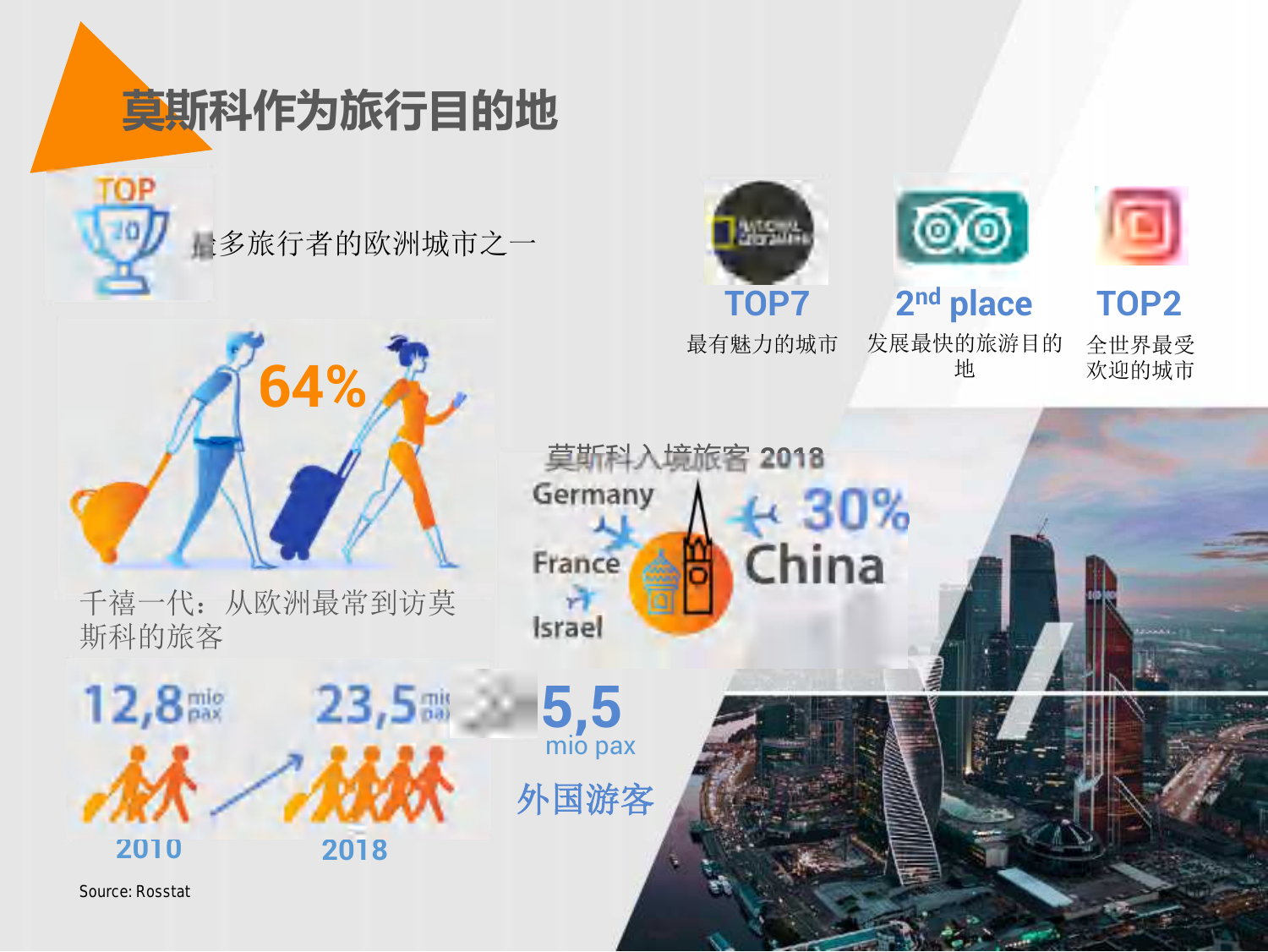

**+14%** in 2018 vs 2017

到俄罗斯的中国入境游客增长

**+26%** in 2018 vs 2017 到莫斯科的中国入境游客增长

旅游目的

- **旅游,商务旅行,留学:**在俄罗斯大学学习的外国学生中, 中国人位居第二
- **康养:**在医药质量和现代技术方面位居俄罗斯第一
- 观光:超过500个博物馆, 170个音乐剧, 儿童剧院, 是俄 罗斯最重要的景点
- **购物:**俄罗斯第一个免税城市,有许多世界闻名的购物商 店
- **餐饮:同时**拥有传统和世界美食
- **活跃的夜晚活动、运动和放松**









Official accounts of the Russian capital have been created on Chinese social media networks